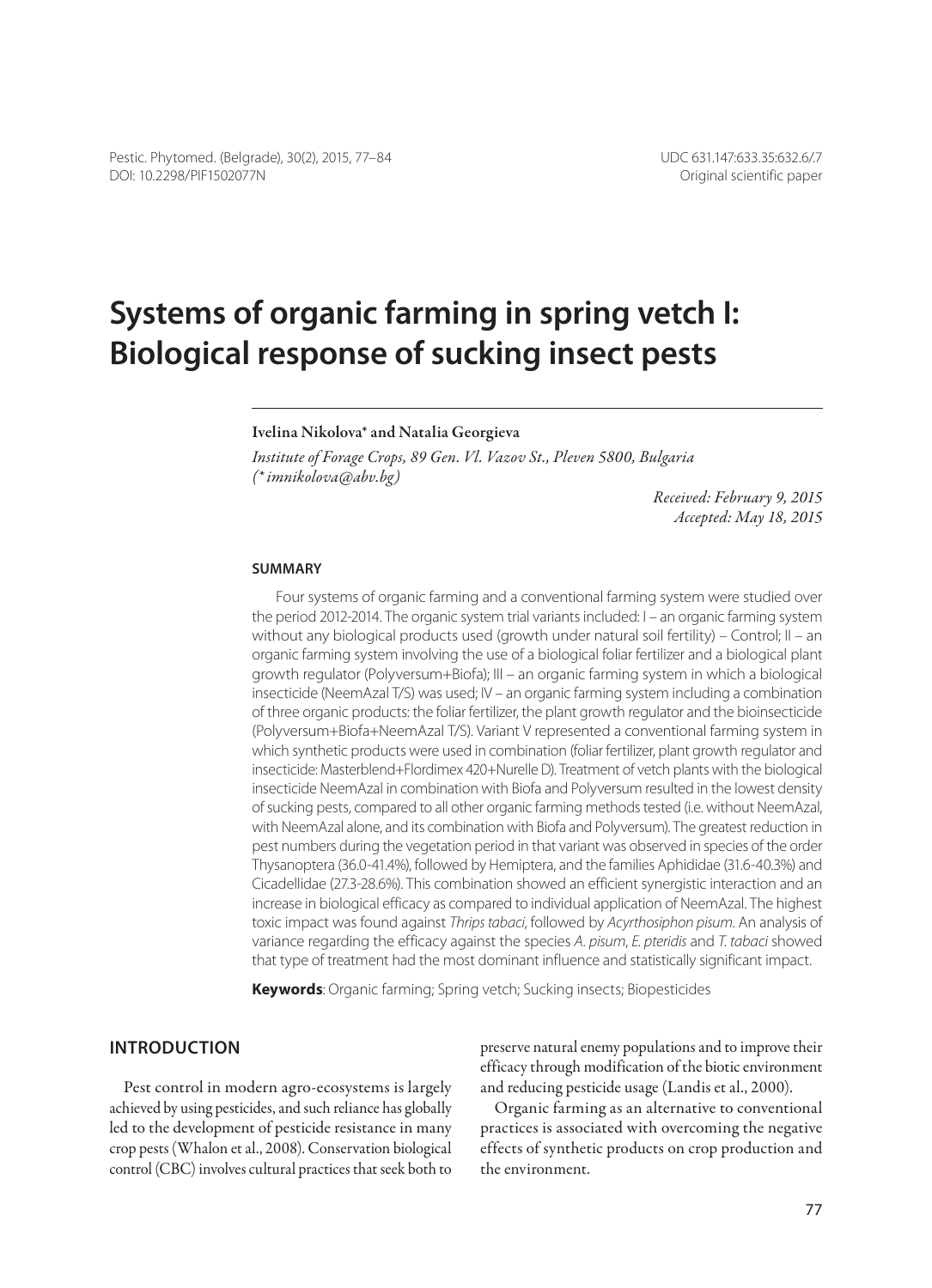Biological control of pests using products based on plant extracts (botanical products) with repellent or toxic action is a step towards modern agriculture. Bioinsecticides therefore stand out for their favorable ecotoxicological traits and low initial toxicity. Their use would reduce the danger of resistance evolution (Roush & Tingey, 1994). NeemAzal T/S (azadirachtin as active substance) is such a biological product which affects the hormonal balance of insects.

Combinations of biological products have achieved considerable success in recent years. A synergist, a substance that works with a product to increase its effectiveness, may be added to a botanical compound to inhibit certain detoxification enzymes in target pests and increase pest mortality. For example, pyrethrins, such as Pyrenone, are often mixed with a synergist, such as piperonyl butoxide (PBO) (Buss & Park Brown, 2002).

Combinations of insect pathogens and botanical agents have received some attention in recent years too (Mascarin & Delalibera, 2012). Synergistic or additive effects at low doses of botanical insecticides and viruses have been demonstrated in several studies. For example, they have shown increased mortality of lepidopteran larvae under a combined use of nucleopolyhedrosis virus and azadirachtin (Nathan et al., 2005; Nathan & Kalaivani, 2006). Those laboratory and greenhouse experiments revealed the highest mite mortality under the combined use of oil + azadirachtin, compared to their individual application (Deka et al., 2011).

The aim of our present study was to determine the biological response of a complex of sucking pests to different systems of organic farming, and the efficacy of products (applied alone or in combination) against *Thrips tabaci*, *Acyrthosiphon pisum* and *Empoasca pteridis* in spring vetch.

## **Material and methods**

A trial was conducted in a spring vetch (*Vicia sativa* L) crop, variety Obrazets 666, in the experimental field of the Institute of Forage Crops, Bulgaria, over the period 2012-2014. The field experiment was located in an area complyng to a 2-year conversion requirement for organic production. Spring oat was the pre-crop. The experiment had a long-plot design, the sowing rate was 220 seeds m-2 , there were  $4$  replications and the plot size was  $10 \text{ m}^2$ . Four systems of organic farming were studied and one conventional farming system, i.e. the following variants: variant I - organic farming system without the use of biological products (growth under natural soil fertility) – Control; variant II - organic farming system involving the use of a biological foliar fertilizer and a biological plant growth regulator (Polyversum+Biofa); variant III - organic farming system involving the use of a biological insecticide (NeemAzal T/S); variant IV - organic farming system involving the use of a combination of three organic products: the foliar fertilizer, the plant growth regulator and the bioinsecticide (Polyversum+Biofa+NeemAzal T/S). Variant V represented a conventional farming system in which synthetic products were used in combination (foliar fertilizer, plant growth regulator and insecticide: Masterblend+Flordimex 420+Nurelle D). It was located at a distance from the area of organic production. Treatment was carried out at the beginning of the flowering stage. Trial variants and product characteristics are shown in Table 1.

| Trial variants                                                    | Active ingredients                                                                                                                                                                                                                                                                                                                                                                                                   | Application<br>rates, per ha     |
|-------------------------------------------------------------------|----------------------------------------------------------------------------------------------------------------------------------------------------------------------------------------------------------------------------------------------------------------------------------------------------------------------------------------------------------------------------------------------------------------------|----------------------------------|
| 1. Control<br>(organic production)                                | Treated with distilled water                                                                                                                                                                                                                                                                                                                                                                                         | 300 l                            |
| 2. Biofa + Polyversum<br>(organic production)                     | Organic matter (9%), alginic acid (4%), natural plant hormones, total nitrogen<br>(0.20%), total phosphorus $(P_2O_5)$ - 8%, soluble potassium $(K_2O)$ - 14%;<br>Pythium oligandrum (strain M1), 1 x 106 oospores/g of product, natural<br>product with a double effect: a fungicide and growth regulator                                                                                                           | $500$ ml +<br>100g               |
| 3. NeemAzal T/S<br>(organic production)                           | 1% azadirachtin $A + 0.5\%$ azadirachtin B,W,G,D and 2.5% neem substance                                                                                                                                                                                                                                                                                                                                             | $500$ ml                         |
| 4. Neem Azal + Biofa +<br>Polyversum (organic<br>production)      | 1% azadirachtin A + 0.5% azadirachtin B,W,G,D and 2.5% neem substance;<br>Organic matter (9%), alginic acid (4%), natural plant hormones, total nitrogen<br>(0.20%), total phosphorus (P <sub>2</sub> O <sub>5</sub> ) - 8%, soluble potassium (K <sub>2</sub> O) - 14%;<br>Pythium oligandrum (strain M1), 1 x 106 oospores/g of product, natural<br>product with a double effect: a fungicide and growth regulator | $500$ ml +<br>$500$ ml +<br>100g |
| 5.NurelleD+Flordimex 420+<br>Masterblend<br>(conventional system) | 50 g/l a.i. cypermethrin + 500g/l a.i. chlorpyrifos-ethyl + 420 g/l ethephon;<br>420 g/l ethephon, a synthetic growth regulator which stimulates the formation<br>of generative organs;                                                                                                                                                                                                                              | $400$ ml+<br>$50$ ml+<br>1600 g  |

Table 1. Characteristics of products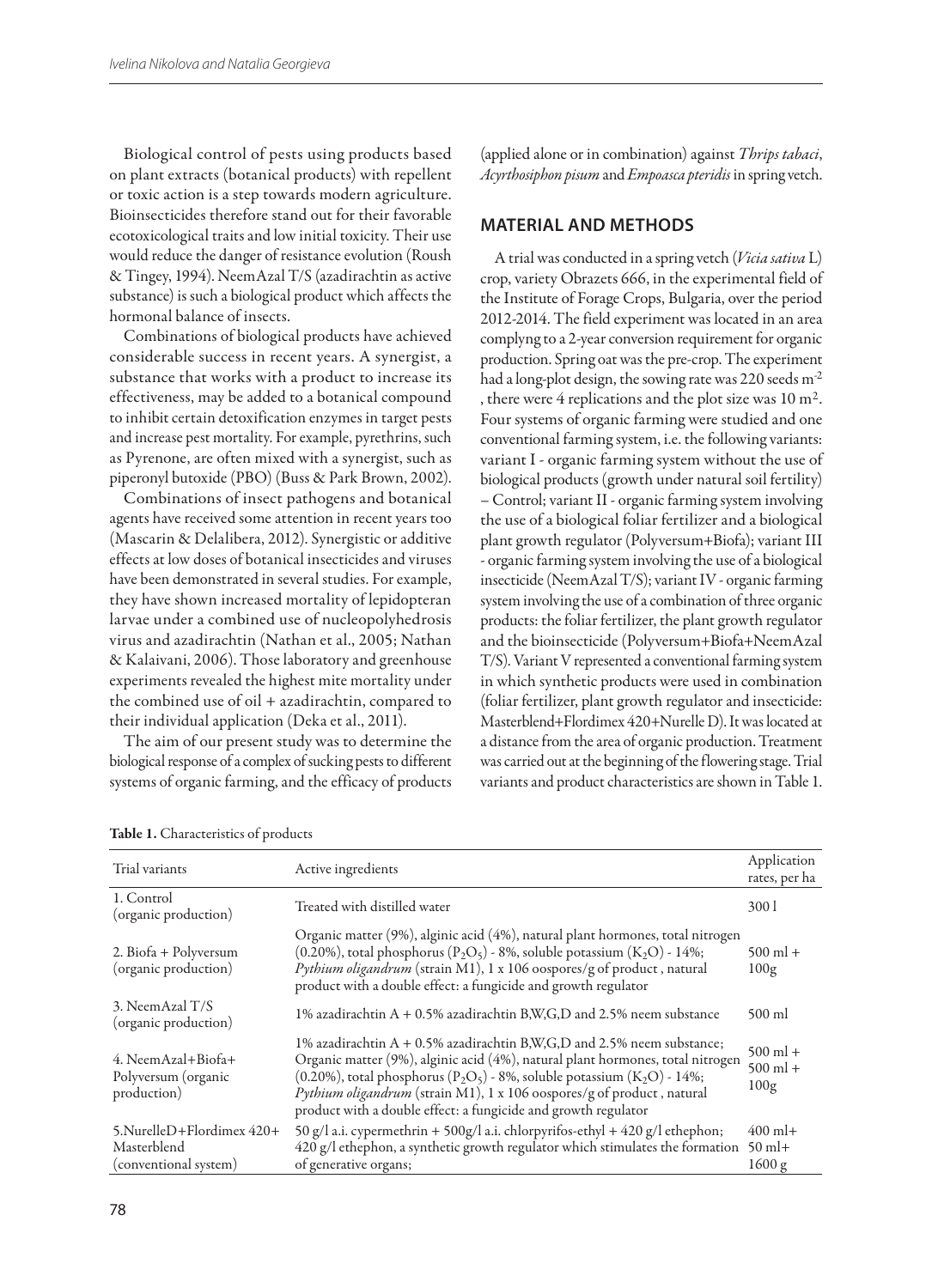Sucking pests in all 5 variants were counted immediately after treatment at the flowering stage (one day after treatment), and the counting continued until the aboveground biomass has dried (i.e. between mid-May and the end of July for approximately 75 days). Over the period, population density was recorded by sweepings with the entomological net once a week. Data in Table 2 regarding pest abundance in the studied variants were averaged for the indicated 75-day period. The efficacy of insecticides and their combinations was estimated at the flowering stage. Assessments were made 1, 3, 7 and 12 days after treatment. Insecticide efficacy was calculated by Abbott's (1925) formula and the entomological net was used for sweeping. Statistical processing of experimental data was conducted using the Statgraphics Plus software.

## **Results and Discussion**

Sucking pests that were used in the studied production systems were mainly represented by 2 orders: Hemiptera with two suborders, Sternorrhyncha and Cicadomorpha, and the order Thysanoptera. Sternorrhyncha was

represented by the family Aphididae in which *Acyrthosiphon pisum* Harris was a major species, while *Cicadomorpha* included species of the family Cicadellidae. The order Thysanoptera, suborder Terebrantia*,* was represented mainly by species of the family Thripidae.

Weather conditions during the study years affected pest abundance and development. Particularly indicative in this regard was 2013, when weather had unfavourable impact on pest development and caused their significantly lower population density. Heavy rainfall during flowering and pod development in June reached 111.6 mm (71.3 and 57.3 mm more than in 2012 and 2014, respectively) and the average air temperature was  $21.3^{\circ}C$  (2.8°C lower than in 2012). This greatly restricted the reproduction and activity of sucking pests. Weather conditions in 2012 and 2014 were favourable for pest development and their numbers were relatively higher.

The organic and conventional systems of spring vetch cultivation had considerable impact on the agrobiological response of three groups of sucking pest: thrips, aphids and leafhoppers.

The average density of aphids during the growing period 2012-2014 had an amplitude variation from 7.7 to 22.0 insects/m2 (Table 2).

| Trial variants                                                     | 2012                 | 2013             | 2014               | 2012-<br>2014           | 2012              | 2013              | 2014                    | 2012-<br>2014     | 2012              | 2013             | 2014              | $2012 -$<br>2014 |
|--------------------------------------------------------------------|----------------------|------------------|--------------------|-------------------------|-------------------|-------------------|-------------------------|-------------------|-------------------|------------------|-------------------|------------------|
|                                                                    | Hemiptera: Aphididae |                  |                    | Hemiptera: Cicadellidae |                   |                   | Thysanoptera: Thripidae |                   |                   |                  |                   |                  |
| 1. Control<br>(organic production)                                 | $20.0c^*$            | 6.4 <sup>c</sup> | 28.3c              | 18.2 <sup>c</sup>       | 4.3 <sup>b</sup>  | 2.5 <sup>bc</sup> | 3.0 <sup>b</sup>        | $3.3^{b}$         | 4.5 <sup>c</sup>  | 1.8 <sup>c</sup> | 2.3 <sup>b</sup>  | 2.9c             |
| 2. Biofa + Polyversum<br>(organic production)                      | 21.6 <sup>c</sup>    | 6.7 <sup>c</sup> | 30.4c              | 19.6 <sup>c</sup>       | 4.8 <sup>b</sup>  | 2.7 <sup>c</sup>  | 3.0 <sup>b</sup>        | 3.5 <sup>b</sup>  | 5.3 <sup>d</sup>  | 2.6 <sup>d</sup> | $2.5^{b}$         | 3.5 <sup>c</sup> |
| 3. NeemAzal T/S<br>(organic production)                            | 15.0 <sup>b</sup>    | 5.1 <sup>b</sup> | 17.0 <sup>b</sup>  | $12.4^{b}$              | 3.7 <sup>ab</sup> | $2.2^{bc}$        | 2.0 <sup>ab</sup>       | 2.6 <sup>b</sup>  | 3.1 <sup>b</sup>  | 1.3 <sup>b</sup> | 1.5 <sup>ab</sup> | 2.0 <sup>b</sup> |
| 4. Neem Azal + Biofa +<br>Polyversum (organic<br>production)       | $13.1^{ab}$          | 4.5 <sup>b</sup> | 15.0 <sup>ab</sup> | 10.9 <sup>b</sup>       | 3.3 <sup>ab</sup> | 2.0 <sup>b</sup>  | 1.8 <sup>ab</sup>       | 2.3 <sup>ab</sup> | 2.7 <sup>b</sup>  | 1.0 <sup>a</sup> | 1.3 <sup>ab</sup> | 1.7 <sup>b</sup> |
| 5. NurelleD+Flordimex<br>420+ Masterblend<br>(conventional system) | 10.8 <sup>a</sup>    | 2.3 <sup>a</sup> | 10.0 <sup>a</sup>  | 7.7 <sup>a</sup>        | 1.8 <sup>a</sup>  | 0.9 <sup>c</sup>  | 1.0 <sup>a</sup>        | 1.2 <sup>a</sup>  | 1.7 <sup>a</sup>  | 0.6 <sup>a</sup> | 0.8 <sup>a</sup>  | 1.0 <sup>a</sup> |
| LSD $_{0.05\%}$                                                    | 4.180                | 1.047            | 5.355              | 3.129                   | 2.199             | 0.569             | 1.772                   |                   | 1.365 0.745 0.364 |                  | 1.301             | 0.603            |
| Average                                                            | 16.1                 | 5.0              | 20.1               | 13.7                    | 3.7               | 2.1               | 2.6                     | 2.6               | 3.5               | 1.5              | 2.2               | 2.2              |

Table 2. Means of sucking pest numbers per 100 sweepings over the vegetation period

a\*Means in each column marked by the same letters are not significantly different (*P* > 0.05)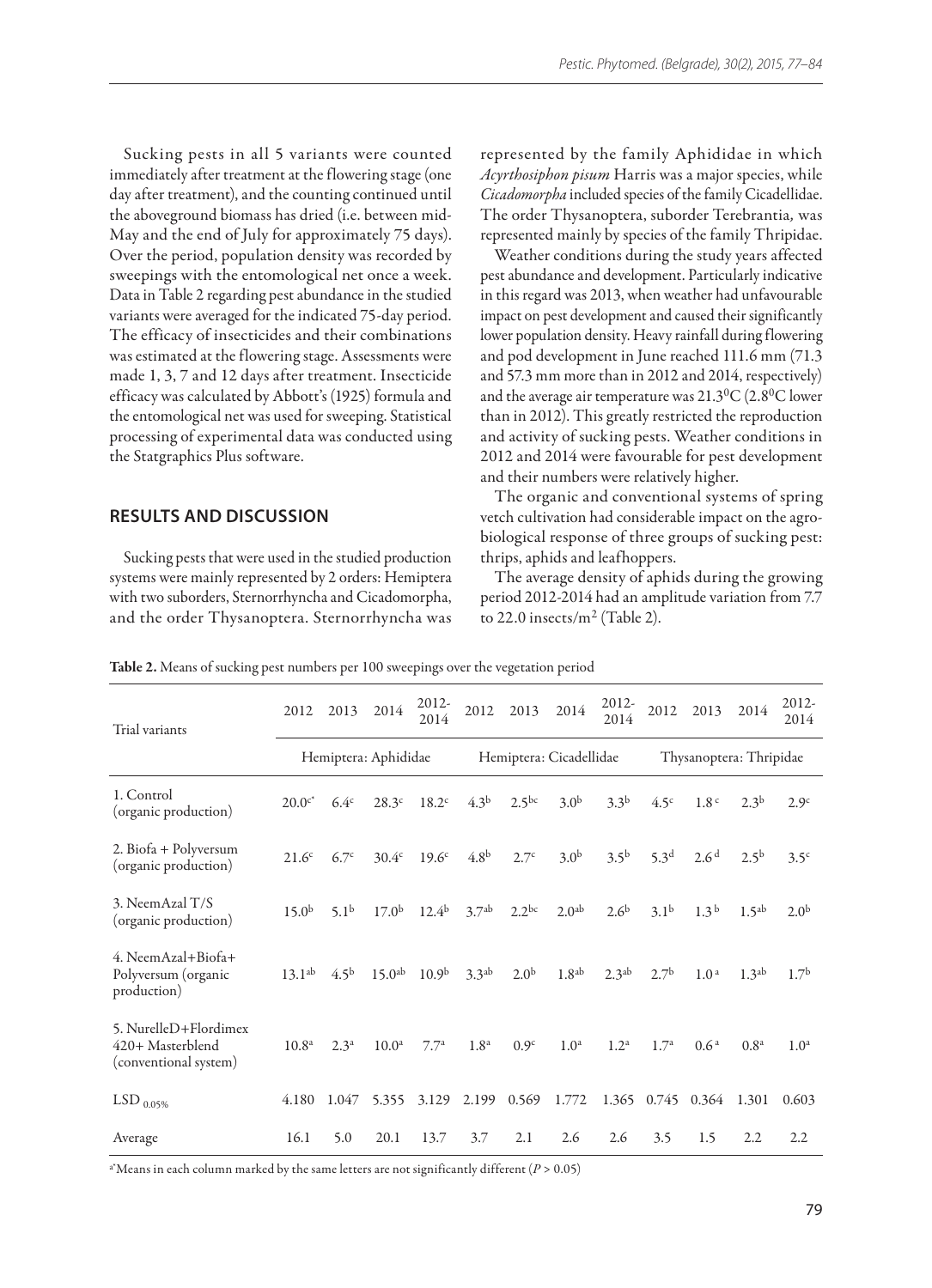In our organic production variants involving the biological insecticide NeemAzal, their average numbers were significantly 19.9-32.1% lower (P>0.05), compared to spring vetch cultivation under natural soil fertility without the use of bioproducts (Control). It is necessary to note that the minimum density values and a decrease of 31.6 to 40.3% were observed after the combined use of organic products (NeemAzal, Biofa and Polyvesum), and the differences compared to control were significant. Maximum values were found in the variants I and II (without the protection of plants and by using organic products). Insignificant differences were detected between the variants involving NeemAzal and NeemAzal+Biofa+Polyversum.

Population density of species representating the order *Thysanoptera* had a notably large range of variation − from 0.8 to 3.5 insects/ $m<sup>2</sup>$  on the average for the period. In organic production involving plant protection against pests (variants 3 and 4), their numbers were significantly lower and the decrease ranged from 20.0 to 40.3% relative to the control. The decrease was similar to that found in aphids.

Regarding species of the family *Cicadellidae,* their numbers varied narrowly from 1.2 to 3.7 insects/m2. Decrease in population density in the variants with bioinsecticide application was insignificant compared to the biological cultivation of spring vetch without using those biological products (control). That reduction was smallest and had values from 17.1 to 28.6%.

Conventional production was associated with the lowest statistical number of sucking pests and a decrease of 54.3 to 68.0% (compared to control) and a more pronounced reduction was observed in species of the family *Thripidae*.

The density of sucking pests exposed to the combined use of the organic products Biofa and Polyversum exceeded their density in control. As a result of plant growth stimulated by Polyversum, and an exceptionally rich content of macro- and micronutrients in the foliar fertilizer Biofa absorbable by plants, the formulation provided a higher productivity.

The organic production systems had stronger impact on the population density of thrips and aphids than leafhoppers, and led to their more significant reduction in numbers.

#### **Efficacy in 2012**

Application of the synthetic insecticide Nurelle D in combination with Flordimex and Masterblend resulted in the lowest numbers of sucking pest (*Thrips tabaci* L., *Empoasca pteridis* Dahlb. and *Acyrthosiphon pisum* L.)

and high efficacy ranging from 88.2 to 96.5% on the first day after treatment (Figure 1).

Compared to the biological insecticide, Nurelle D exhibited a quick initial action but it gradually decreased and took values similar to those of NeemAzal 12 days after treatment.

The biological product NeemAzal was characterized by relatively weaker initial effect (41.2-52.2%), which increased, and on the seventh day after treatment reached maximum values (61.7-65.0%) before decreasing again until the 12th day.

Nurelle D had the strongest toxicity to *T*. *tabaci*, then *A. pisum*, which mostly exceeded 60% one week after treatment and remained relatively high until the 12th day. The efficacy of NeemAzal against *E. pteridis* was relatively lower and did not exceed 50%.

A synergistic interaction of NeemAzal with the organic products Biofa and Polyversum was observed and an increase in insecticide efficacy, compared with its individual treatment against the three pest species. The efficacy of the combination increased with time, and on the 7th day exceeded 77% against *T. tabaci* and *A. pisum*, and 51.3% against *E. pteridis*. Biological activity of the combination on the last reporting day was preserved and slightly exceeded that of the synthetic insecticide Nurelle D. The increased biological efficacy of NeemAzal was due to an additional effect of Biofa, which contains algal extract. It exhibited a strong protective effect on the foliage by forming a thin coating (microfilm). The coating contributed to a better hold of the biological insecticide on leaf surface and improved its effect.

#### **Efficacy in 2013**

Nurelle D, used in combination with Flordimex and Masterblend in 2013 showed fast initial activity, which ranged from 70.0 to 83.4%, and high efficacy extending until the 7<sup>th</sup> day after treatment. Biological activity of that insecticide combination was similar but provided better control of *T. tabaci* and *A. pisum*  than *E. pteridis*.

Analysis of the results of biological testing of NeemAzal in 2013 showed that its activity was considerably weaker than it had been in the previous year. As biological products containing azadirachtin as their active substance are unstable under illumination, sustaining rapid photodegradation under UV radiation, and are susceptible to low temperatures and rainfall (Schmutterer, 1990; Pavela, 2009), NeemAzal was less effective due to heavy rains in June 2013 coinciding with the treatment.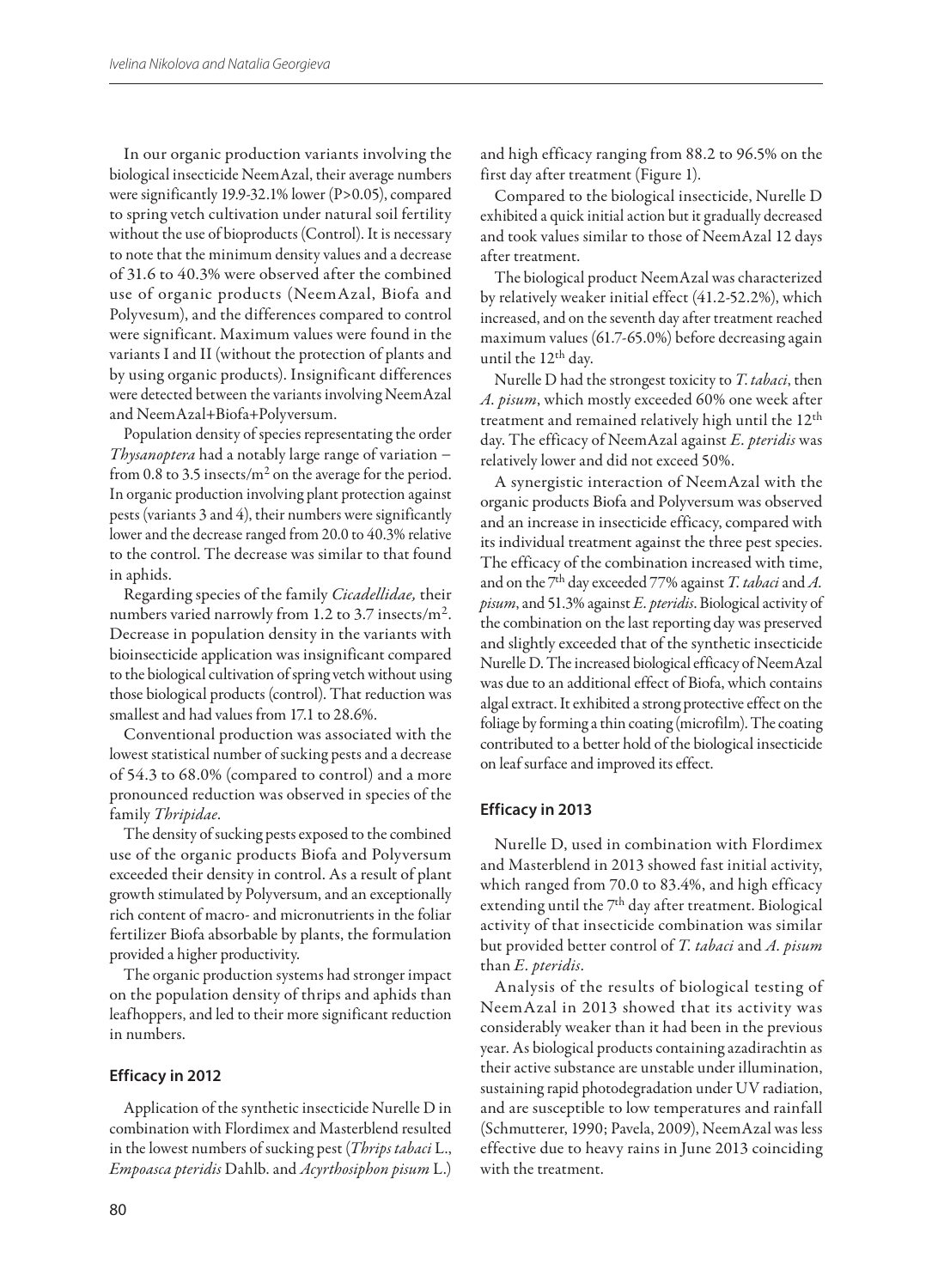

1v - NeemAzal; 2v - NeemAzal+Biofa+Polyversum; 3v-Nurelle D+ Flordimex+Masterblend; 1st – first day after treatment;  $3^{\rm rd}$  – third day after treatment;  $7^{\rm th}$ -seventh day after treatment;  $12^{\rm th}$ - twelfth day after treatment

Figure 1. Efficacy of biological and synthetic products against *Acyrthosyphon pisum*, *Empoasca pteridis* and *Thrips tabaci*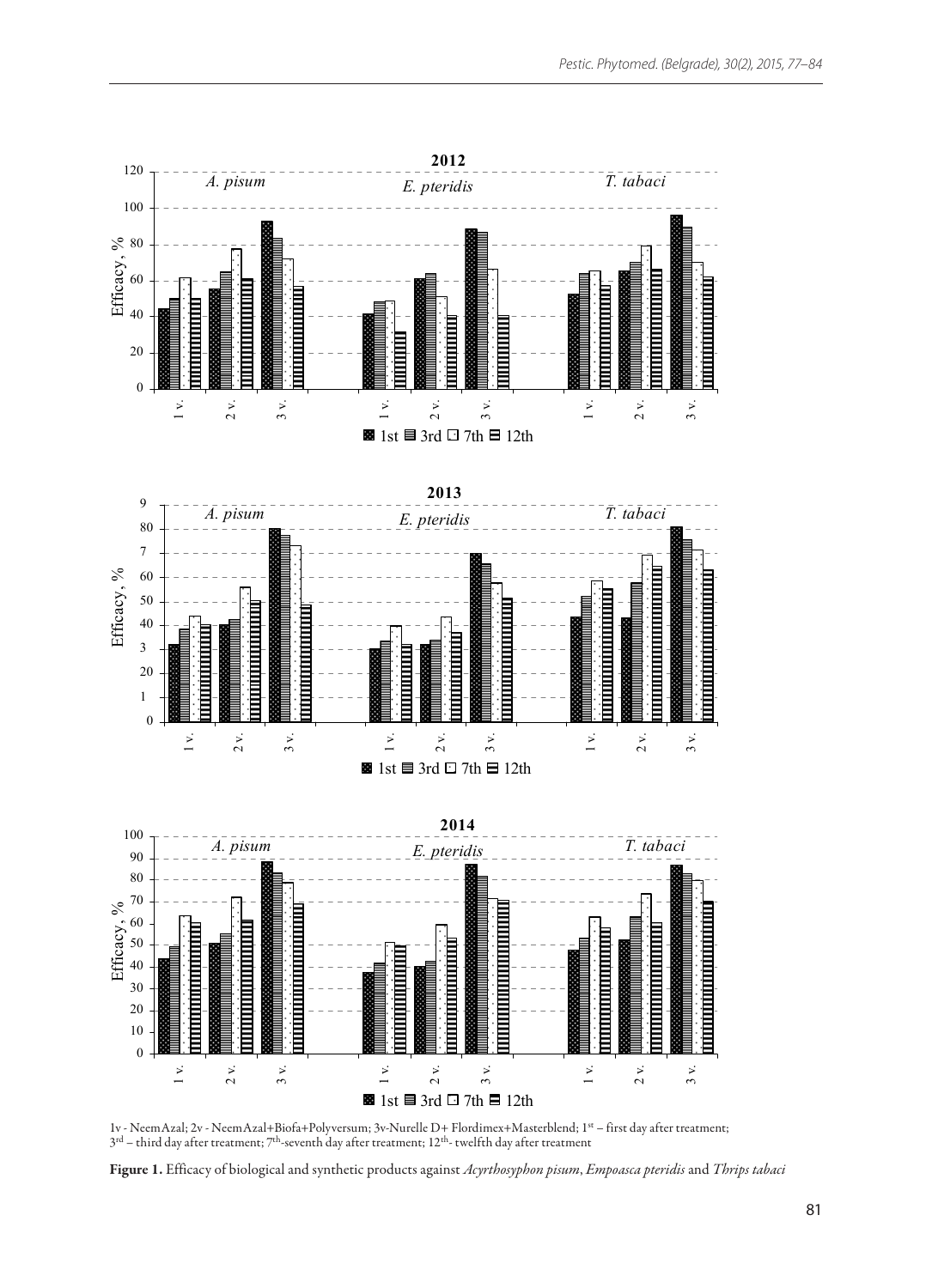The product's initial effect was relatively low (22.2- 43.4%), compared to 2012 and 2014, reaching maximum values of 34.4-58.3% on the seventh day, depending on pest species. The highest efficacy of 58.3% was reached against *T. tabaci*, and the lowest of 39.7% against *E. pteridis*. The trend in sensitivity degree of sucking pests remained the same after the combined application of NeemAzal with Biofa and Polyversum and their efficacy against thrips and aphids exceeded 66% and 50% respectively, while the efficacy against leafhoppers reached only 43%. On the last reporting day, the toxicity of the combination equalled that of the synthetic insecticide as regards *A. pisum* and *T. tabaci*.

#### **Efficacy in 2014**

The studied insecticides had the highest toxic effect on pests in 2014.

The combination containing Nurelle D had a fast initial activity of 87.1-90.1%, which extended with 65.3-76.5% into the 12th day after treatment. Protective action of that insecticide combination was similar for the three tested species.

On the 7th day after treatment, NeemAzal reached the highest efficacy that ranged 56.7-63.6% for *T. tabaci* and *A. pisum*, and was close to 50% for *E. pteridis*. Toxicity of the combination NeemAzal + Biofa + Polyversum

| Source of variation                  | Degree of freedom (df) Sum of squares (SS) Influence of factor, % |       |          | Mean square (MS) |  |  |  |
|--------------------------------------|-------------------------------------------------------------------|-------|----------|------------------|--|--|--|
|                                      | Acyrthosiphon pisum                                               |       |          |                  |  |  |  |
| Total                                | 105                                                               | 17721 | 100.0    | 168.8            |  |  |  |
| Variants                             | 35                                                                | 17384 | 98.1 *   | 496.7            |  |  |  |
| Factor A - Year                      | 2                                                                 | 2521  | $14.2*$  | 1260.6           |  |  |  |
| Factor B -Insecticide                | 2                                                                 | 9110  | $51.4$ * | 4555.2           |  |  |  |
| Factor C - Days after treatment      | 3                                                                 | 1178  | $6.6 *$  | 392.7            |  |  |  |
| $A \times B$                         | 4                                                                 | 321   | 1.8      | 80.3             |  |  |  |
| $A \times C$                         | 6                                                                 | 260   | 1.5      | 43.3             |  |  |  |
| $B \times C$                         | 6                                                                 | 3749  | $21.2$ * | 624.9            |  |  |  |
| $A \times B \times C$                | 12                                                                | 245   | 1.4      | 20.4             |  |  |  |
| Pooled error                         | 71                                                                | 336   | 1.9      | 4.7              |  |  |  |
|                                      | Empoasca pteridis                                                 |       |          |                  |  |  |  |
| Total                                | 105                                                               | 20748 | 100.0    | 197.6            |  |  |  |
| Variants                             | 35                                                                | 20353 | 98.1 *   | 581.5            |  |  |  |
| Factor A - Year                      | $\mathfrak{2}$                                                    | 2638  | $12.7$ * | 1319.0           |  |  |  |
| Factor B - Insecticide               | $\mathfrak{2}$                                                    | 11546 | 55.6 *   | 5773.1           |  |  |  |
| Factor C - Days after treatment      | 3                                                                 | 1175  | $5.7*$   | 391.7            |  |  |  |
| $A \times B$                         | 4                                                                 | 401   | 1.9      | 100.2            |  |  |  |
| $A \times C$                         | 6                                                                 | 2029  | $9.8*$   | 338.2            |  |  |  |
| $B \times C$                         | 6                                                                 | 2243  | $10.8*$  | 373.8            |  |  |  |
| $A \times B \times C$                | 12                                                                | 321   | 1.5      | 26.8             |  |  |  |
| Pooled error                         | $71\,$                                                            | 394   | 1.9      | 5.5              |  |  |  |
|                                      | Thrips tabaci                                                     |       |          |                  |  |  |  |
| Total                                | 105                                                               | 11507 | 100.0    | 109.6            |  |  |  |
| Variants                             | 35                                                                | 11176 | $97.1$ * | 319.3            |  |  |  |
| Factor A - Year                      | 2                                                                 | 891   | $7.7*$   | 445.5            |  |  |  |
| Factor B - Insecticide               | $\mathfrak{2}$                                                    | 5700  | 49.5 *   | 2850.2           |  |  |  |
| Factor C - Days after treatment      | 3                                                                 | 765   | $6.6 *$  | 254.8            |  |  |  |
| $\mathbf{A}\,\mathbf{x}\,\mathbf{B}$ | 4                                                                 | 157   | 1.4      | 39.3             |  |  |  |
| $A \times C$                         | 6                                                                 | 466   | $4.1 *$  | 77.7             |  |  |  |
| B x C                                | 6                                                                 | 2998  | $26.1$ * | 499.6            |  |  |  |
| $A \times B \times C$                | 12                                                                | 199   | 1.7      | 16.6             |  |  |  |
| Pooled error                         | 71                                                                | 331   | 2.9      | 4.7              |  |  |  |

Means in each column marked with an asterisk (\*)are significantly different (*P* > 0.05)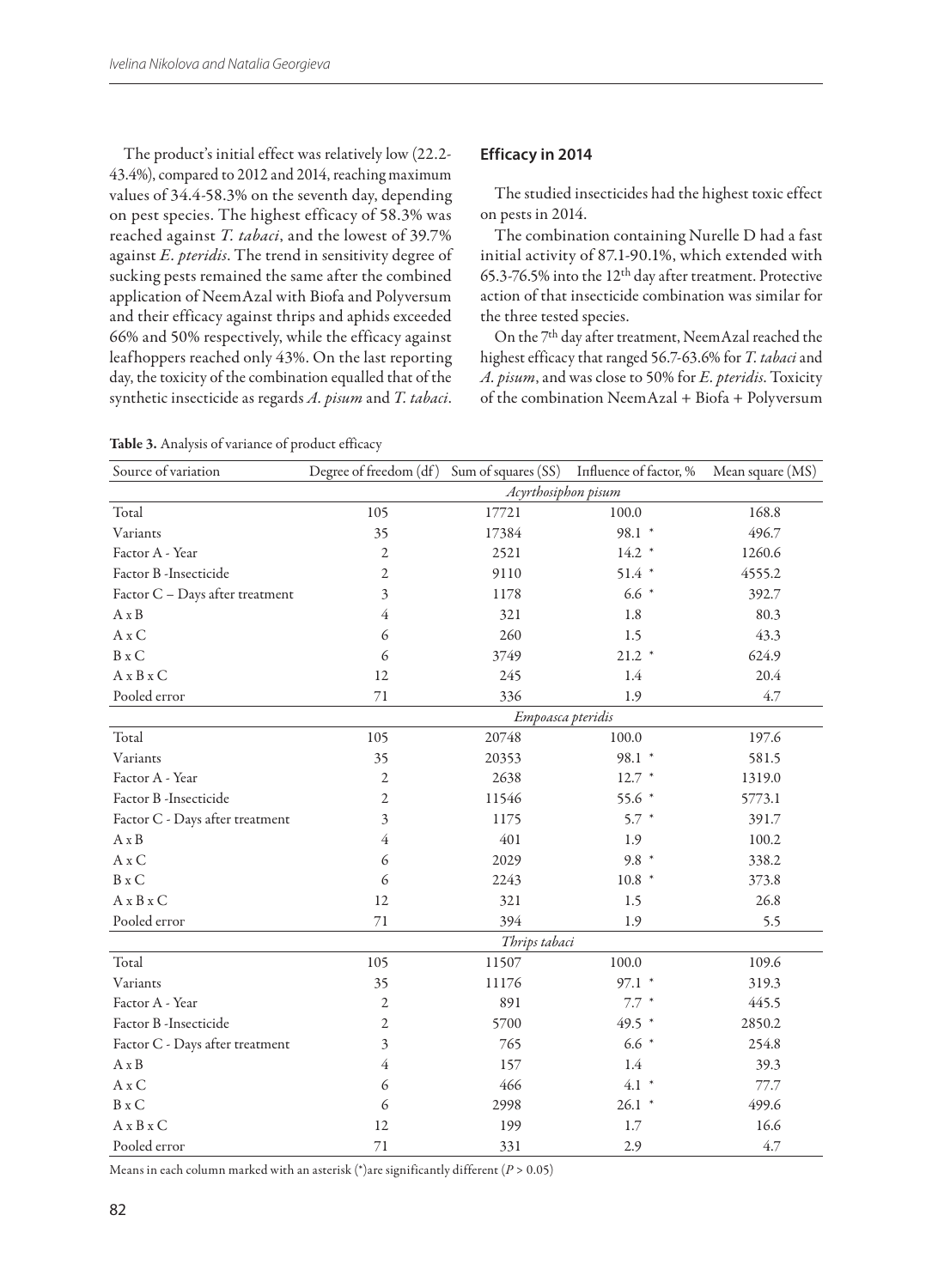was relatively higher and exceeded 70% against thrips and aphids, but did not reach 60% against leafhoppers. On the 12th day after treatment, the combination was nearly as effective as the synthetic insecticide Nurelle D and an exception was only observed in *E. pteridis*. The trend of slight differences in the toxicity of products between vetch varieties was retained.

An analysis of variance for the species *A. pisum*, *E. pteridis* and *T. tabaci* in terms of product efficacy (Table 3) showed that the type of plant protection product and mode of application (individual product or combination) had the most dominant influence and significant effect - 51.4, 55.6 and 49.5% respectively, considering the total variance (factor B).

Trial year (A) and days after treatment (C) were factors with significant impact on the variation of efficiency, and factor A had the stronger influence of the two (ranging from 7.7 to 14.2%). Interaction between the factors B and C was the strongest influence, compared to the other combined interactions, and its differences were significant for all three pest species (10.8-26.1%). The strength of the influence A x C was considerably lower and significant differences were found for *Empoasca pteridis* (9.8%) and *Thrips tabaci* (4.1%).

## **Conclusions**

Under the organic farming systems tested, the lowest density of sucking pests was found in the variant involving the bioinsecticide NeemAzal in combination with the biological regulators Biofa and Polyversum. Compared with cultivation of spring vetch in naturally fertile soil free of any pesticides, this variant achieved the greatest reduction regarding the number of pests of the orders Thysanoptera (36.0-41.4%) and Hemiptera, and families Aphididae (31.6-40.3%) and Cicadellidae  $(27.3 - 28.6\%)$ .

Combination of NeemAzal with Biofa and Polyversum showed an efficient synergistic interaction and an increase in biological efficacy compared to the individual application of NeemAzal. The highest biological activity was achieved on the 7th day after treatment, when toxic impact was the most pronounced against *Thrips tabaci*, followed by *Acyrthosiphon pisum*.

The analysis of variance for the species *A. pisum*, *E. pteridis* and *T. tabaci* in terms of product efficacy showed that the type of treatment (application of insecticide alone or in combination) had the most dominant influence and significant impact on this indicator - 51.4, 55.6 and 49.5% respectively, compared to total variance.

## **ReferenceS**

- Abbott, W.S. (1925). A method of computing the effectiveness of an insecticide*. Journal of Economic Entomology*, *18*(2), 265-267.
- Buss, E.A. & Park Brown, S. G. (2002). *Natural products for managing landscape and garden pests in Florida* (ENY-350). University of Florida/IFAS Extension. Retrieved January 15, 2015 from http://edis.ifas.ufl.edu/pdffiles/ in/in19700.pdf.
- Deka, S., Tanwar, R.K., Sumitha, R., Sabir, N., Bambawale, O. M. & Singh, B. (2011). Relative efficacy of agricultural spray oil and azadirachtin against two-spotted spider mite (*Tetranychus urticae*) on cucumber (*Cucumis sativus*) under greenhouse and laboratory conditions. *Indian Journal of Agricultural Sciences*, *81,* 158-162.
- Landis, D.A., Wratten, S.D. & Gurr, G.M. (2000). Habitat management to conserve natural enemies of arthropod pests in agriculture. *Annual Review of Entomology*, *45,* 175-201.
- Mascarin, G. M. & Delalibera, I.Jr. (2012). Insecticidal activity of the granulosis virus in combination with neem products and talc powder against the potato tuberworm *Phthorimaea operculella* (Zeller) (Lepidoptera: Gelechiidae). *Neotropical Entomology, 41,* 223–231.
- Nathan, S.S. & Kalaivani, K. (2006). Combined effects of azadirachtin and nucleopolyhedrovirus (SpltNPV) on *Spodoptera litura* Fabricius (Lepidoptera: Noctuidae) larvae. *Biological Control, 39,* 96–104.
- Nathan, S.S., Kalaivani, K. & Chung, P.G. (2005). The effects of azadirachtin and nucleopolyhedrovirus on midgut enzymatic profile of *Spodoptera litura* Fab. (Lepidoptera: Noctuidae). *Pesticide Biochemistry and Physiology, 83,* 46–57.
- Pavela, R. (2009). Effectiveness of some botanical insecticides against *Spodoptera littoralis* Boisduvala (Lepidoptera: Noctudiae). *Myzus persicae* Sulzer (Hemiptera: Aphididae) and *Tetranychus urticae* Koch (Acari: Tetranychidae). *Plant Protection Science, 45,* 161-167.
- Roush, R. & Tingey, W. (1994). Strategies for management of insect resistance to synthetic and microbial insecticides. In Geoffrey W. Zehnder, Mary L. Powelson, Richard K. Jansson & Kandukuri V. Raman,  *Advances in Potato Pest Biology and Management* (237-254)*.* St. Paul, MN: American Phytopathological Society Press.
- Schmutterer, H. (1990). Properties and potential of natural pesticides from the neem tree, *Azadirachta indica*. *Annual Review of Entomology, 35,* 271-297.
- Whalon, M. E., Mota-Sanchez, D. & Hollingworth, R. M. (2008*). Global pesticide resistance in arthropods*. Oxford, UK: Oxford University Press.